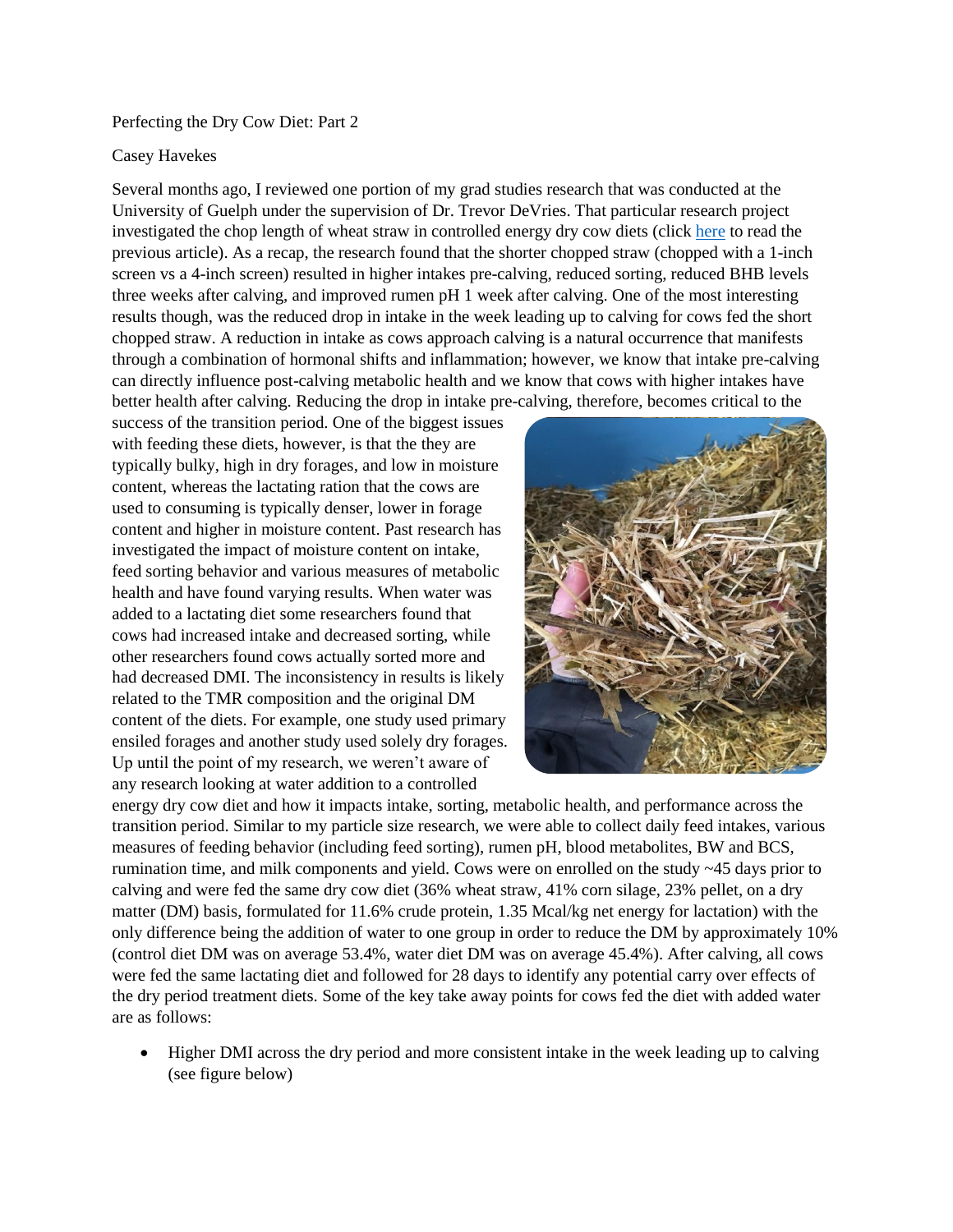

 Faster feeding rate in the dry period but NOT during lactation (see figure below). This is an important finding because 'slug feeding' is not desirable when the risk of acidosis is high (i.e. lactation) but the risk of acidosis is low during the dry period so a faster feeding rate could translate to higher intakes. The fact that there was no difference after calving demonstrates that cows **did not** carry over a feeding behavior from the dry period into lactation.



- Less sorting against the long forage particles, and less sorting in favor of the medium forage particles during the dry period. No differences in sorting after calving.
- Higher rumen pH during the first three weeks after calving (see figure below for the difference in rumen pH during week 1 post-calving)